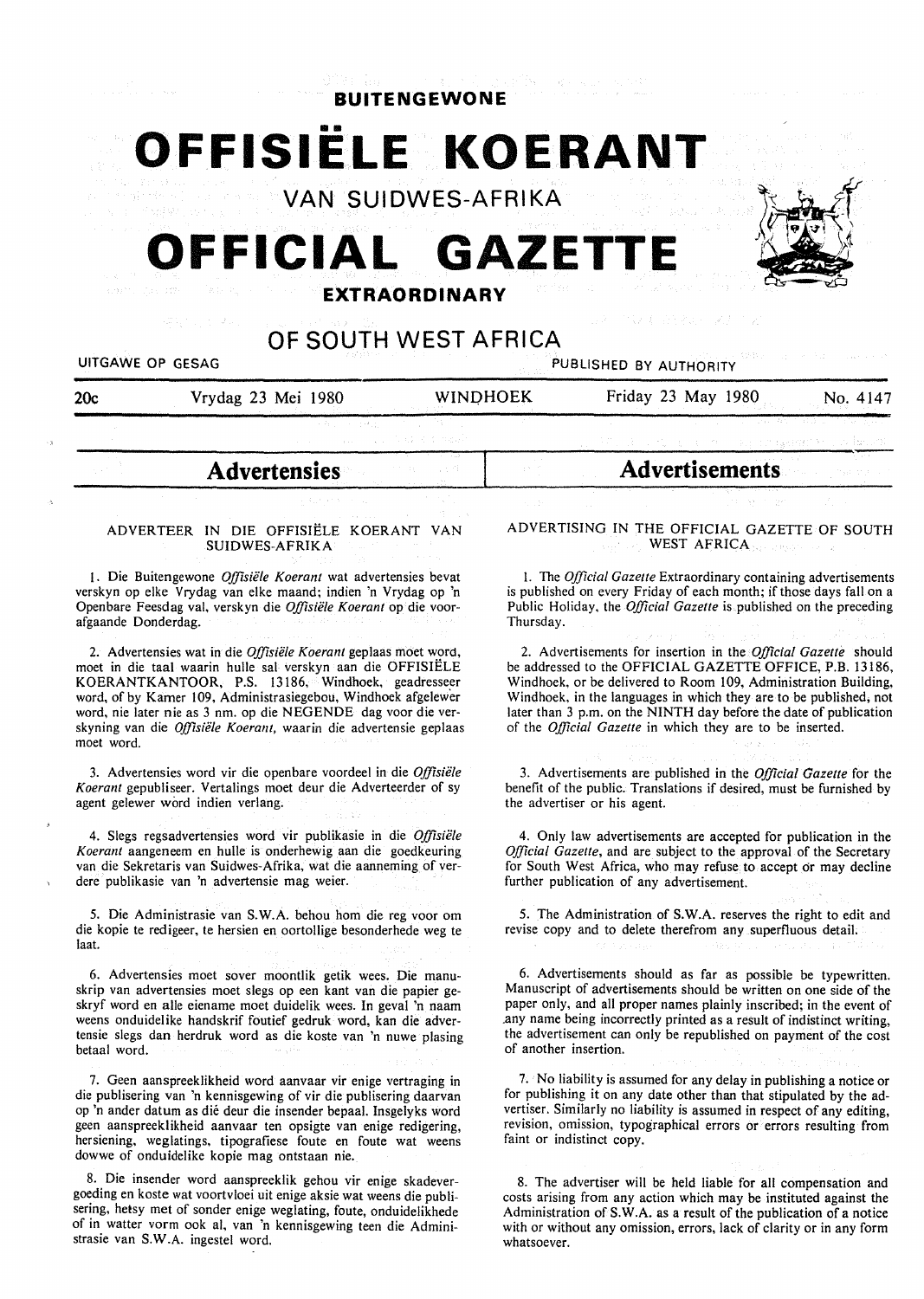Vorm/Form 2

 $W6/79$  - J. J. VERMEULEN Wednesday I Ith June 1980 10.00 am at the offices of the Master of the Supreme Court, Windhoek. Further proof of claims.

# **Vorm/Form 4 LIKWIDASIE:-, DISTRIBUSIE OF KONTRIBU-SIEREKENINGS IN GESEKWESTREERDE BOEDELS OF MAATSKAPPYE IN LIKWIDASIE**

Ingevolge artikel 108 (2) van die Insolvensiewet, 1936, artikel 136 (2) van die Maatskappywet, 1926, en artikel 406 (3) van die Maatskappywet, 1973, word hierby kennis gegee dat die likwidasie-, distribusie- of kontribusierekenings in die boedels of die maatskappye, na gelang van die geval, hieronder vermeld ter insae van skuldeisers of kontribuante sal le op die kantore van die Meesters en Landdroste daarin genoem, gedureride 'n tydperk van 14 dae, of die tydperk wat daarin vermeld is, vanaf die datum hieronder vermeld of vanaf die datum van publikasie hiervan, watter datum ook al die laaste is.

 $W22/79$  - Manbo Vervaardigers (Pty) Ltd. (In Liquidation) First Liquidation and Distribution Account Security Trust SW A (Pty) Ltd. Windhoek.

Vorm/Form 5

# **UITKEER VAN DIVIDENDE EN INSAMELING VAN KONTRIBUSIBS IN GESEKWESTREERDE BOEDELS OF MAA TSKAPPYE IN LIKWIDASIE**

N ademaal die likwidasierekenings en distribusie- of kontribusierekenings in die gesekwestreerde boedels of maatskappye in likwidasie, na gelang van die geval, hieronder vermeld op die datums daarin vermeld, bekragtig is, word hierby ingevolge artikel 113 (1) van die Insolvensiewet, 1936, artikel 139 (2) van die Maatskappywet, 1926, en artikel 409 (2) van die Maatskappywet, 1973 kennis gegee dat uitbetaling van dividende of insameling van kontribusies aan die gang is in genoemde boedels of maatskappye soos hieronder uiteengesit en dat elke kontribusiepligtige skuldeiser die bedrag deur horn verskuldig by die adres hieronder genoem aan die kurator of likwidateur moet betaal.

Die besonderhede word verstrek in die volgorde: Nommer van boedel/maatskappy; naam en beskrywing van boedel/maatskappy; datum waarop rekening bekragtig is; of 'n dividend uitgekeer of 'n kontribusie ingevorder word, of beide, en naam en adres van kurator of likwidateur.

W13/79 - Insolvent Estate E. P. MOSTERT Wednesday 11th June 1980 10.00 am at the offices of the Master of the Supreme Court, Windhoek. Further proof of Claims. Trust and Mining Company (Pty) Ltd. Windhoek.<br>
Company (Pty) Ltd. Windhoek.

## **LIQUIDATION ACCOUNTS AND PLANS\_ OF DISTRIBUTION OR CONTRIBUTION IN SEQUESTRATED ESTATES OR COMPANIES BEING WOUND UP**

Pursuant to section 108 (2) of the Insolvency Act, 1936, section 136 (2) of the Companies Act, 1926, and section 406 (3) of the Companies Act, 1973, notice is hereby given that the liquidation account and plans of distribution or contribution in the estates or the companies mentioned below will lie open for inspection by creditors or contributories at the offices of the Masters and the Magistrates stated therein, for a period of 14 days, or for such a period as stated therein, from the dates mentioned below or from the date of publication hereof, whichever may be the later date.

W19/79 - VAN HEERDEN Carel Wynand Liquidation and Distribution acc. Office of the Master of the Supreme Court Windhoek. I June 1980.

## **PAYMENT OF DIVIDENDS AND COLLECTION OF CONTRIBUTIONS IN SEQUESTRATED ESTATES OR COMPANIES BEING WOUND UP**

The liquidation accouns and plans of distribution or contribution in the sequestrated estates or companies being wound up, as the case may be, mentioned below having been confirmed on the date therein mentioned, notice is hereby given, pursuant to section l l 3 (1) of the Insolvency Act, 1936, section 139 (2) of the Companies Act, 1926, and section 409(2) of the Companies Act, 1973, that dividends are in the course of payment or contributions are in the course of collection in the said estates or companies as set forth below and that every creditor liable to contribution is required to pay to the trustee or liquidator the amount for which he is liable at the address mentioned below.

The particulars are given in the following order: Number of estate/company; name and description of estate/company; date when account confirmed; whether a dividend is being paid or contribution being collected, or both, and name and address of trustee or liquidator. stola.

작가일 소식

W35/78 - Insolvent Estate P. J. POTGIETER 1.5.80 Final material Dividend being paid Dr. 0. F. C. Herrigel C/o Security Trust SWA (Pty) Ltd. P.O. Box 3599 Windhoek.

Vorm/Form 6

# **AANSOEK OM REHABILITASIE**

lngevolge artikel 124 van die Insolvensiewet, 1936, word hierby kennis gegee dat die insolvente persone hieronder genoem om hul rehabilitasie aansoek sal doen op die datums, tye en plekke en om die redes wat daarin teenoor hulle onderskeie name aangedui is.

W1/72 - THERON Frederick Jacobus 280219 5027 00 5 19 Februarie 1928 Klerk Schönleinstraat Nr. 22, Windhoek 25 Februarie 1973 11-7-80 10 vm Windhoek Artikel 124 (2) (a) Wet Nr. 24 van 1936 Soos gewysig.

### **APPLICATION FOR REHABILITATION**

Pursuant to section 124 of the Insolvency Act, 1936, notice is hereby given that the insolvents mentioned below will apply for their rehabilitation on the dates, at the times and places and upon the grounds as therein set forth opposite their respective names.

W23/75 - **VIVIER** Christiaan David 270312 5204 007 12 Maart 1927 Omurambaweg Nr. 14 Eros, Windhoek 30 Junie 1975 11-7-80 10 vm Windhoek Artikel 124(2)(a) Wet Nr. 24 van 1936 soos gewysig. 육골  $\log_2^2\beta$ 

> $\gamma\gamma=\langle\gamma_{\alpha}\rangle\gamma_{\gamma}$  $\label{eq:K} \mathcal{E} \lambda_{\rm{c}} \sim \left( \mathcal{E} \right)^{-1} \left( \mathcal{E}_{\rm{c}} \right)^{-1} \simeq \mathcal{E} \lambda_{\rm{B}} \, \mathcal{E} \, \mathcal{E}^{-1}$

## VERLORE DOKUMENTE

HOLTZ Gustav Johannes Friedrich Wilhelm Leonardville (gebore op 11 Februarie 1906) Goewermentsgrondbrief Nr. 54/1971 Erf Nr. 127. Registrasie Afdeling "L" Groot 1 899 (Een Duisend Agt Honderd en Nege-en-Negentig) vierkant meter Gehou kragtens Goewermentsgrondbrief Nr. 54/1971 gedateer 14 Mei 1971 geregistreer op 25 Mei 1971 Engling Stritter & Partners Windhoek.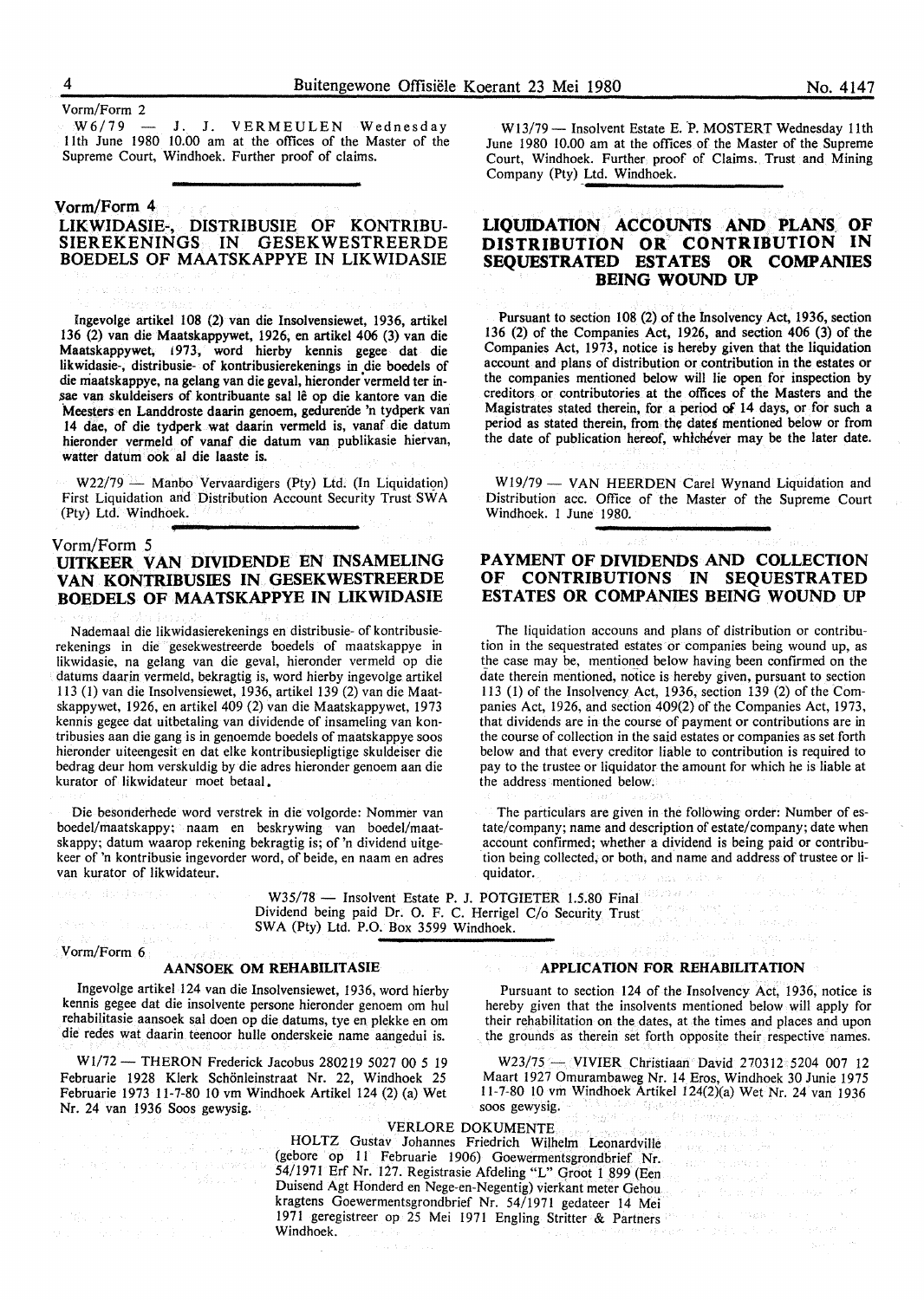## IN THE SUPREME COURT OF SOUTH AFRICA (SOUTH WEST AFRICA DIVISION)

In the matter between:

EXECUTIVE COMMITTEE OF SOUTH WEST AFRICA Execution Creditor

and JOHANNES FRANCOIS MYNHARDT

Execution Debtor

## NOTICE OF SALE IN EXECUTION OF IMMOVABLE PROPERTY

In Execution of a judgment of the South West Africa Division of the Supreme Court of South Africa, given on the 14th March, 1980, in the abovementioned suit, and by virtue of a Writ of Execution issued on the 18th day of March, 1980, a judical sale by public auction will be held at Erf No. 532, Mariental (Extension 2), on Friday, the 13th day of June, 1980 at 10h00 of the undermentioned property of the Execution Debtor on the Conditions to be read out by the Auctioneer, the Deputy-Sheriff, Mariental, at the time of the sale and which Conditions may be inspected prior to the sale at the offices of the Deputy-Sheriff at 9 Aub Street, Mariental: CERTAIN ERF NO. 532 MARIENTAL TOWNSHIP (EXTENSION 2)

SITUATE In the Municipality of MARIENTAL Registration Division "R"

MEASURING 2263 (Two two six three) square metres

The following information is furnished re the improvements on the property, though in this respect nothing is guaranteed, the sale being voetstoots:

3-Bedroom Dwelling with Lounge, Kitchen, Bathroom and WC No Outbuildings

Wire-fencing around property

Terms as to Payment

- I. The purchase price shall be paid as to a deposit of 10% in cash on the signing of the Conditions of Sale at the fall of the hammer and the balance remaining, together with interest to date of registration of transfer at the rate of 10% per annum, shall be paid or secured by a bank or building society guarantee to be delivered within 3 (three) days of date of sale.
- 2. The Purchaser shall be liable for and upon signing the Conditions of Sale shall pay to the Deputy-Sheriff his charges, costs and commission for the sale.
- 3. The Purchaser shall further be liable for and shall pay on demand all sums necessary for and incidental to effecting registration of transfer of the property in his name, including transfer and stamp duties and all fees and costs of transfer and all arrear and current municipal rates and taxes.

Interested parties are asked to contact the Execution Creditor at the **S.W.A.** Administration Building.

F. C. **BRANDT.**  The State Attorney Attorneys for Execution Creditor Landbank Building Post Street Private Bag 13189 **WINDHOEK.** 

Gedruk deur en verkrygbaar by SUIDWES-DRUKKERY BEPERK. Posbus 2196. Windhoek Suidwes-Afrika

Printed and obtainable from SUIDWES-DRUKKERY BEPERK P.O. Box 2196, Windhoek South West Africa